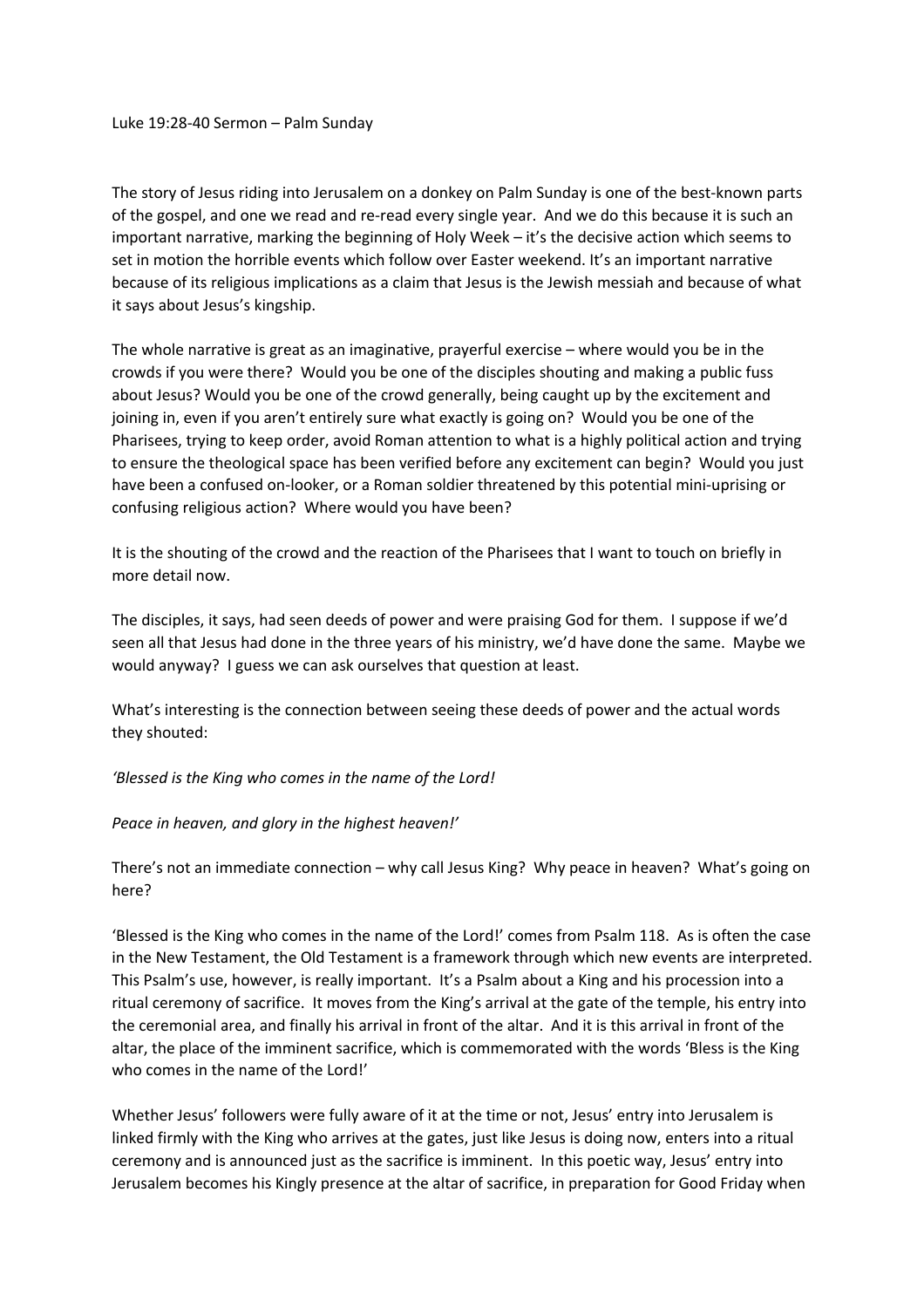his blood would be shed for the sin of the people. This is a massive theological step, but one which the crowd were happy to shout about in response to all they had seen.

They shouted on, 'Peace in heaven, and glory in the highest heaven!' Here we are transported back to the angels on Christmas night singing to the shepherds. A new saviour of the people was born that day. Jesus is proclaimed by angels and now by his followers, as the saviour of the world, the Messiah who will save God's people and restore them to God bringing peace. We might say that this is old news, but here, the disciples are shunting it up against the Kingly presence at the altar. Jesus is the saviour who over this next week will be the king who is slain and whose blood will save the people.

This is a major political statement – a new King – and a major theological statement – a Messiah, a saviour, but also mixed up with sacrifice in a way no-one at the time could have understood and which only makes sense to us after the event. It's a statement which didn't get universal approval, hence the Pharisees in the crowd telling Jesus to control the excitement.

Their motivations traditionally get bad press but were probably mixed. They'd seen what happens to people when the Romans get a whiff of rebellion and the blood that flows in the aftermath. They'd seen false Messiahs come and go with all the disillusionment and religious upheaval that that causes. They'd also heard of this Jesus who had a tendency to give religious leaders a really rough ride and reinterpret teachings and ways of thinking which have held sway for centuries. There were plenty of reasons for wanting Jesus to keep his people quiet. It leads us to wonder, what reasons why might have for keeping our own faith quiet?

Jesus' answer to them is defiant. He will not tell his followers to be quiet, simply because he will be worshipped either way, by them of by the creation itself. We could unpack this for hours for the implications about Jesus' implied deity, the connections between Psalms including Psalm 19 where the creation itself declares God's glory, and the connections between all that we've talked of about the motivations of the Pharisees and Jesus' response. Instead, I just want to leave you with a final thought on it.

If Jesus' followers stopped following, if the whole of Jesus' church fell silent and even if all the church congregations dwindled to nothing and no-one worshipped Jesus any more, nothing would stop him being worshipped by creation itself. This refocuses our own thinking back ono the worship of Jesus. We come to church to worship Jesus. We live our lives midweek to worship Jesus and if and when we tell others about our faith, it is so they can also worship Jesus.

Our motivation for talking about our faith, or putting on missional events, is never 'so that more people come to church' – it's so that more people can worship Jesus. Our motivation is not 'so that the church does not close' or 'so that a cultural centre of our village is maintained' or so that we can 'encourage good and moral living', or any of these things. It's nothing to do with supporting an institution, paying a vicar, or looking after some heritage building and furnishings. Our motivation for talking amongst each other and with others is the enabling of worship of Jesus because worshipping Jesus is a privilege offered to us. God doesn't need our worship, Jesus doesn't need it – creation would take our place if we fell silent. We need to worship Jesus. It is the chief purpose of being human and one which Jesus would not take away from his disciples that day.